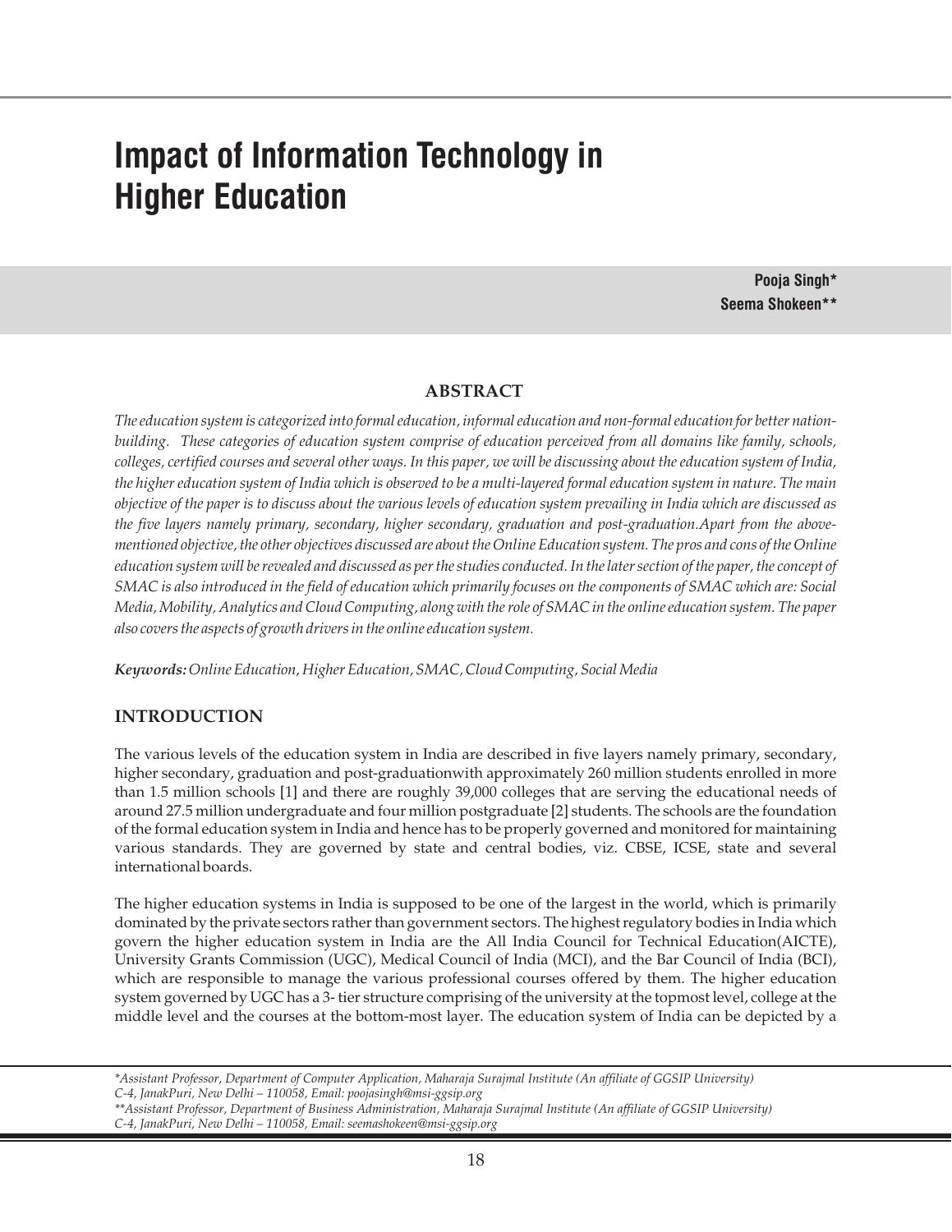multilayered pyramid structure where the primary education exists at the bottom-most layer and the postgraduation exists at the topmost layer. This can be well depicted through an education pyramid demonstrated below.



**Fig 2: The structure of the Higher Education System in India**

The formal education structure comprises of the formal schools and colleges for the higher-level education, where a student is expected to spend approximately 14 years of formal school education including primary, secondary and senior secondary classes (Classes nursery – Class XII) and thereafter graduation of 3 or 4 years and a post-graduation of 2 or 3 years depending on the nature of the course opted for. The informal education system comprises of coaching academies, vocational courses, technology-oriented short courses and also the pre-primary education sector for small children below the age of 3 years. Such courses aid as the supplement or substitute to formal education structure. India's informal education market is one of the largest in the world. The pre-primary market actually does not have any barriers and are above several rules and regulations and hence witnessed a large number of players in the last few years. The prime reasons for the growth of vocational education in India are observed to be the presence of a large working population and an increasing requirement of skilled workers.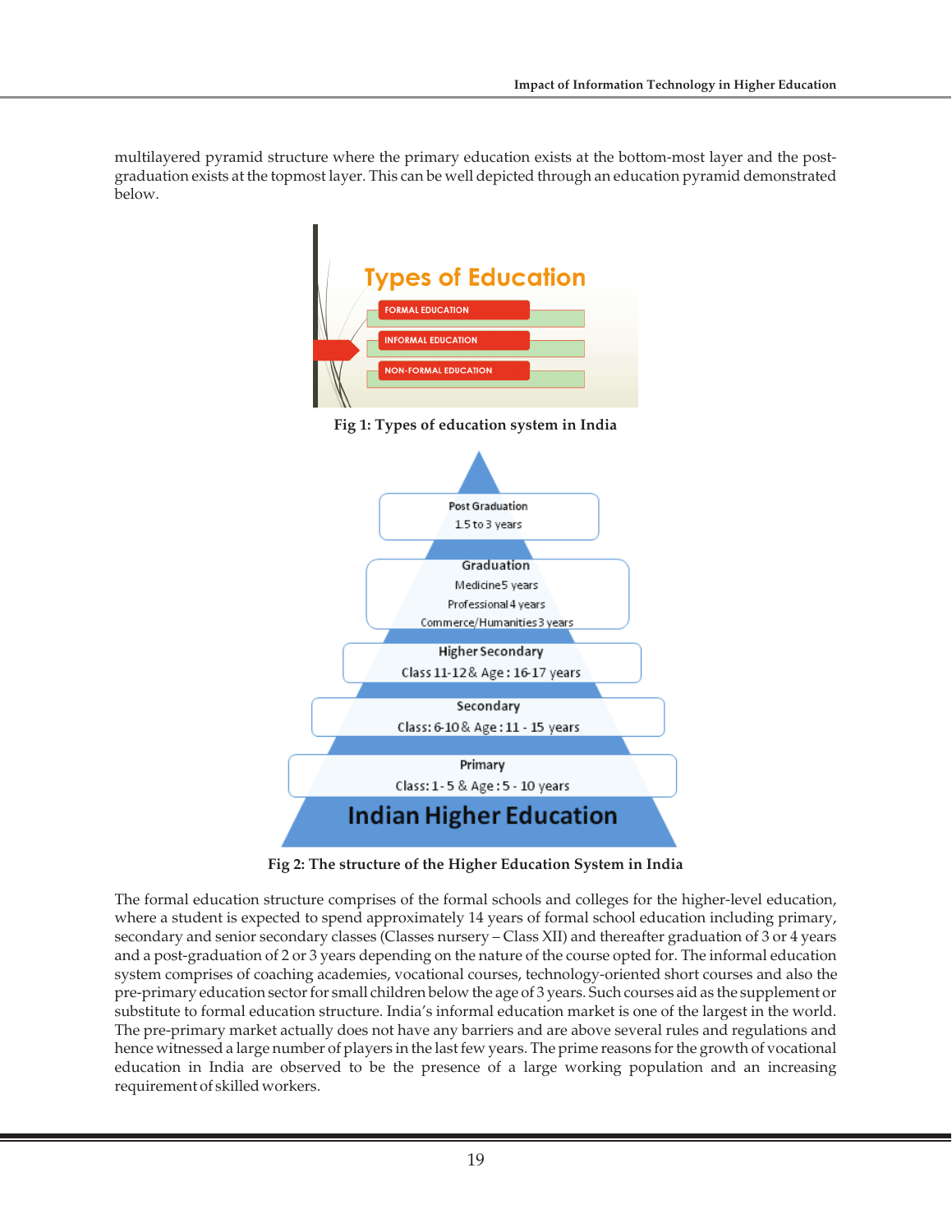# **OBJECTIVES**

The objectives of the paper are described as

- 1. To understand the various categories of the education system
- 2. To understand the impact of information technology in the higher education system
- 3. To study the need of an online education system
- 4. To understand the concept of SMAC in the online education system
- 5. To identify the growth drivers for promoting the online education

# **RESEARCH METHODOLOGY**

The paper is primarily based on a descriptive study. The various reports belonging to different stakeholders including both government agencies and non-government agencies dealing with the education system are referred and focused for pursuing the study.

# **SCOPE**

The study would be beneficial for various sectors including the students belonging to different categories of education system particularly the higher education system. It's going to be beneficial for the stakeholders who look forward to some industrial collaboration with the students.

## **Online Education**

The online education system in India is growing at a very fast pace and for doing this there are several online platform providers that are playing a vital role in spreading the online education ecosystem. Initially, the platform served as the utility resource to connect the students and the content developers and providers. In the past few years, the players of the online education system have widened the scope of the content providers and curators.

Online education in India is a mixed structure of both dedicated online and offline contributors. The Customer – to – Customer (C2C) business models of online education have provided a very sound platform where the entire system connects to the prospective teachers and students. On the other hand the Business – to – Business (B2B)model is much more prevalent in higher education, where the corresponding institutions offer degree/diploma courses to students through their own platforms on their terms and conditions or it may be done through a third party aggregator corporate tie-ups who assist for the development of industry-certified content, that gives the overall acceptance of online education amongst the target users. The efficient internet connectivity and a massive shift towards digital payments have significantly played an important role in the growth of online education in India. The online channel of education is increasingly gaining acceptance amongst the student community in India because of the above-mentioned reasons. The students, therefore, get connected with each other via the internet and they interact with each other by sharing their notes, the innovative ideas and engaging in constructive dialogue on a common platform

The online education ecosystem will observe the collaborations between platform providers and corporates in the future.

- The key players of the online education structure could get associated and connected to the industry which will help them develop the content that is relevant for the current job market.
- Online certifications and re skilling oneself can also lead to enhanced employment opportunities which are being offered only to certified students. This could be facilitated more by suitable corporate partnerships in relevant industries.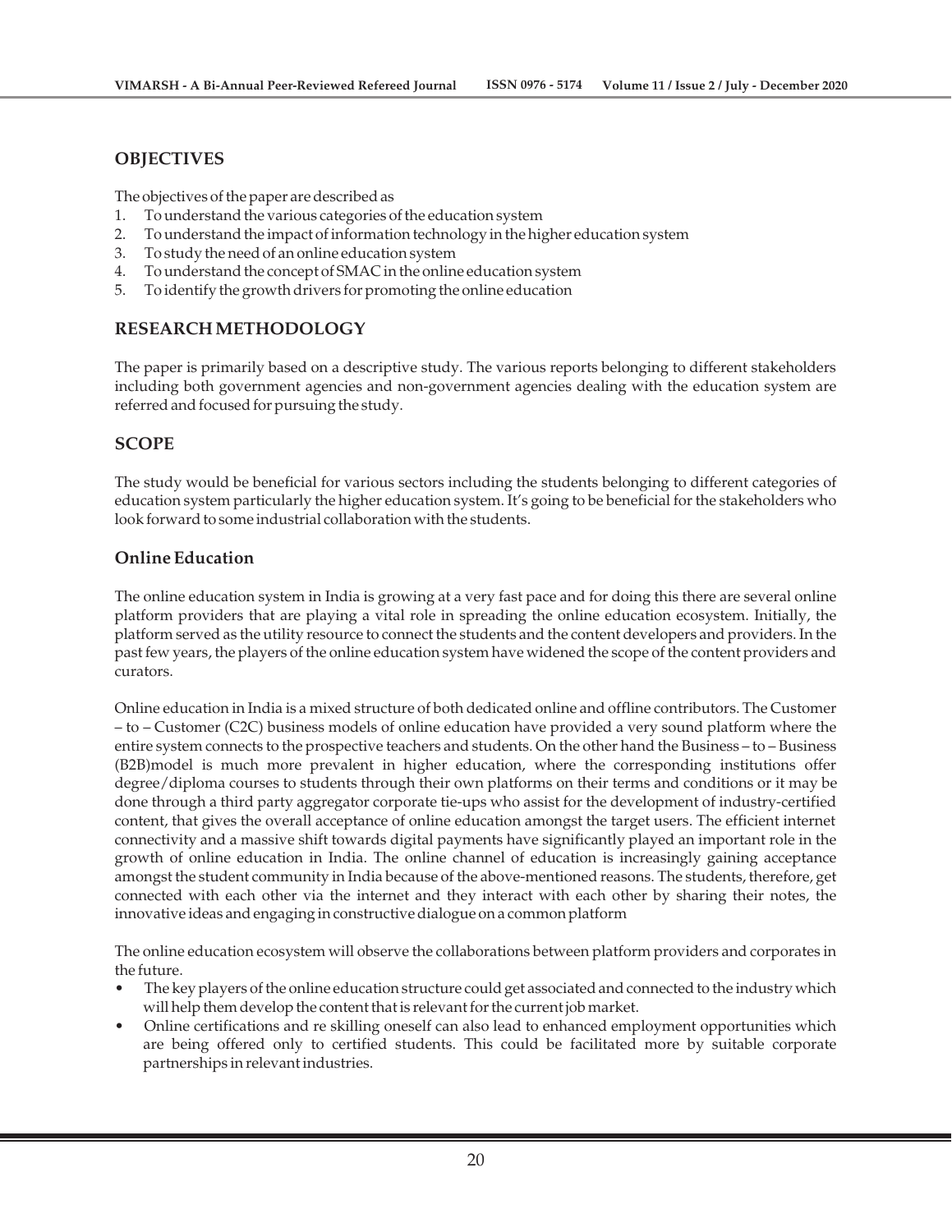Industry collaborations provide a real-time opportunity to the students through the following:

#### **• Internship opportunities**

This platform could offer better internship opportunities to the high-performing students that will give them insight into the real working environment. The structure and the working of these internships could be designed with the appropriate industry partnerships.

### **• Short-term assignments and live projects**

The industry expert professional can design some live short term projects for the associated students with respect to their requirements. The students can also be assigned short-term assignments that will enhance the overall learning process and will also provide the platform to gain the required practical experience.



**Fig 3: The Informal Education System**

# **SMAC**

Social, Mobility, Analytics and Cloud, abbreviated SMAC, are separate platforms with technologies that evolved during the last few years and have shown enormous enhancement. Instead of treating these four components separately, current corporate organizations have started treating them integrally. Integration of Social, Mobile, Analytics and Cloud presents a prospect for business sectors as well as for the government to increase their revenues by mounting into mega volume margin instead of traditional IT business or egovernance. These four key technologies are working in a combination of each other and bring revolutionary changes in terms of user satisfaction in any domain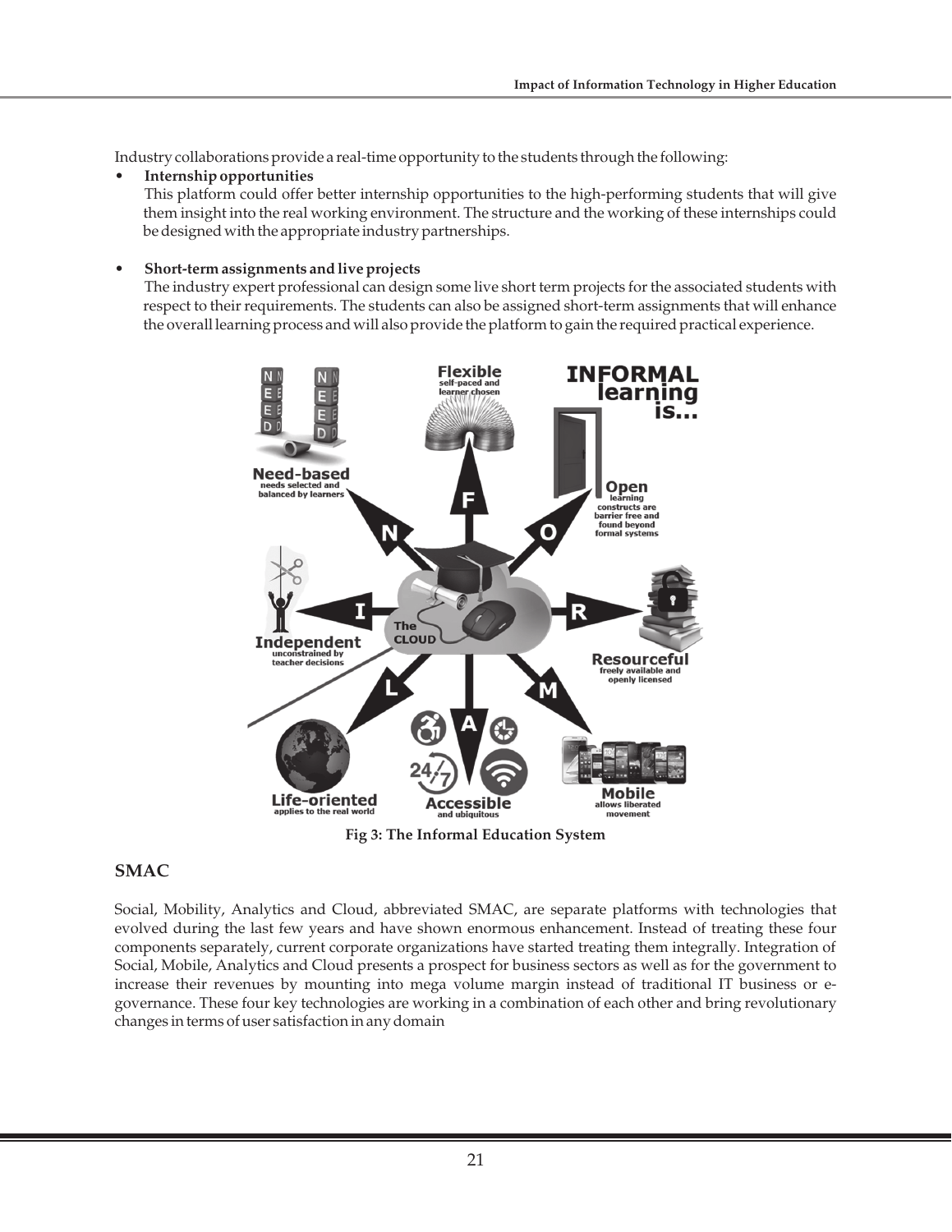| <b>Social Media</b>           | There are several social networking services and applications    |  |  |
|-------------------------------|------------------------------------------------------------------|--|--|
| <b>Technologies</b>           | available which helps in enhancing the communication             |  |  |
|                               | process. Some of the leading examples of such technologies       |  |  |
|                               | Facebook, Blogs, Twitter, E<br>-Mail, Wikis, Instant<br>are      |  |  |
|                               | Messengers and many more.                                        |  |  |
| <b>Mobile Technologies</b>    | Several technologies that allow anytime anywhere connectivity    |  |  |
|                               | can be done using the technologies of Tablets, Smartphones,      |  |  |
|                               | Personal digital assistants (PDAs), and<br>global positioning    |  |  |
|                               | systems (GPS) to the network.                                    |  |  |
| <b>Analytics Technologies</b> | Analytics provide the process of gathering, classifying,         |  |  |
|                               | overseeing, determining, examining and reporting a large         |  |  |
|                               | volume of dissimilar date on a fragmentary basis                 |  |  |
| <b>Cloud Computing</b>        | These technologies allow the<br>remotecomputing resources        |  |  |
| <b>Technologies</b>           | which include applications, database and servers to<br>be        |  |  |
|                               | distributed via the Internet for<br>providing the flexibility of |  |  |
|                               | resources with the minimum cost.                                 |  |  |

#### **Components of SMAC**

# **SMAC in Education**

#### **Social Media**

It allows the students to collaborate, communicate, and develop their own communities according to their likings. It enables easy content creation and sharing, Online Collaboration, Conversations. It can be made applicable using Blogs, Wikis, Pod Casting and Screen Casting which can be used to record lectures and provide online lectures.

### **Mobile**

Mobility allows communicating anywhere without physical presence at a particular place. It can be made accessible by using certain gadgets or devices like tablets, laptops, netbooks and smartphones etc. The prime features of portability, small size and wireless communication makes it a very popular and most used technology. Aakash is one of the biggest examples of mobile utility in education that links students across various colleges and universities in our country for implementing e-learning[3].

### **Analytics**

Analytics refers to the process of making very effective decisions by the utilization of raw data, certain inference rules, and several analysis models available for the decision-makers. Volume, Variety and Velocity are the three main characteristics of Analytics which are very well handled by the various Analytics tools available. Volume refers to a huge amount of data available, Variety refers to data available in an abundance of variety and categories and Velocity refers to the speed of the growth of data. We can very well see that the data in the education sector is very huge and enormous which needs to be analysed properly. This can be better performed by the deployment of various Analytics tools in the education sector which will improve the quality of education. It will utilize the basic data of the students, learner-produced data such as quiz, assignments, faculty produced data such as course content, learning resources.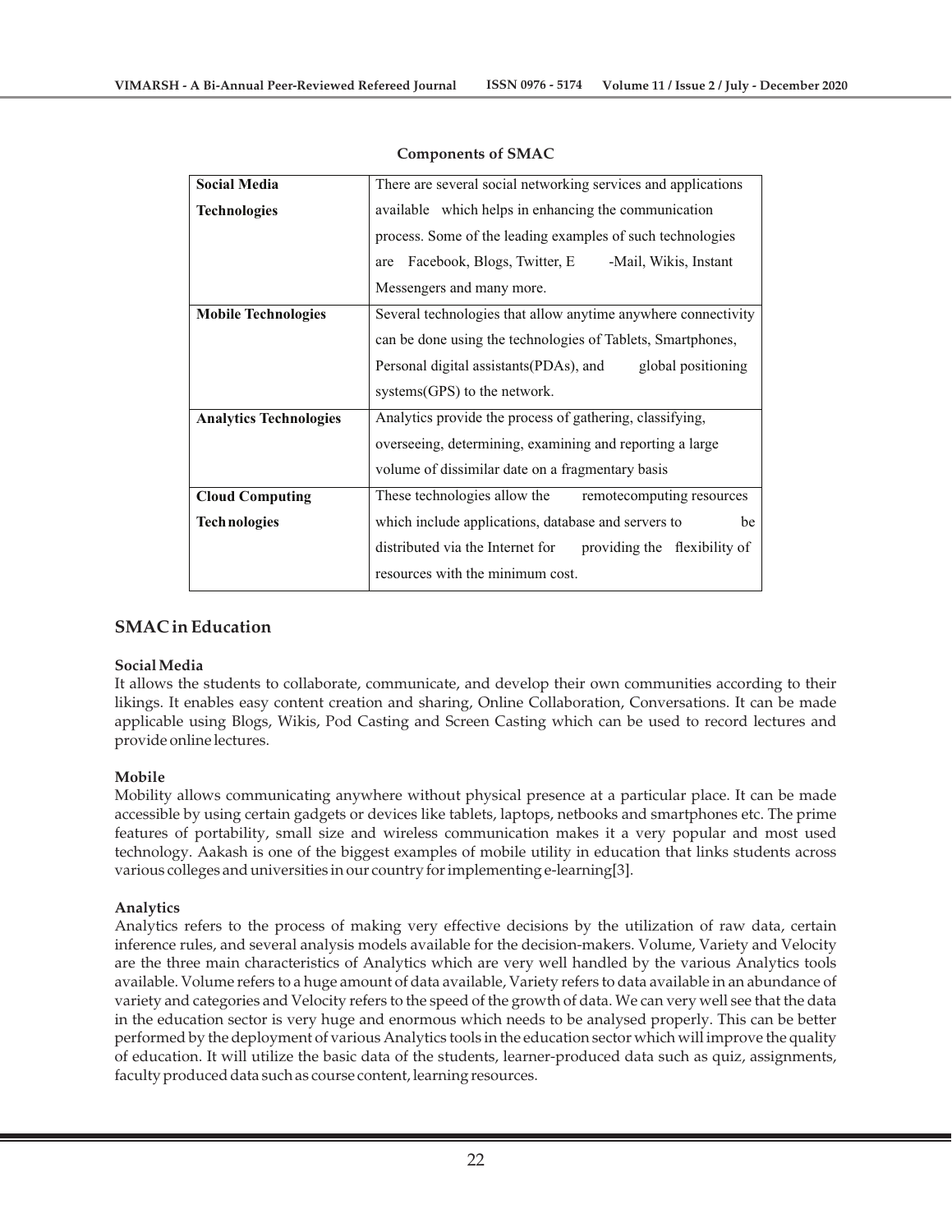# **Cloud Computing**

Cloud computing is a technology for enabling the on-demand network and a very convenient way to access the computing resources available in abundance including servers, networks, applications and services. The main features of cloud computing include Data Storage, data back up and data accessibility. There are two types of cloud infrastructures available namely Internal and External infrastructures. In the internal cloud, resources are used within the organization which is contrary to the external cloud. The very live example of cloud computing in the sector of education is the Learning resources created by IITs which can be accessed in http://nptel.ac.in/ and http://textofvideo.nptel.iitm.ac.in/. It is also one of the biggest examples of Cloud storage. The cloud guarantees that students, instructors, personnel, guardians, and staff have access to basic data utilizing any gadget from anyplace. Both open and private foundations can utilize the cloud to convey better administrations, even as they work with fewer assets. The prime reasons for shifting to cloud computing in the education sector [13] are

- § 76% of the institutes have reduced the cost of the applications by moving to the cloud.
- § 35% of the institutes have uploaded at least 1Tb of data to the cloud.
- § If statistics are to be believed 43% of the higher education institutes have opted for cloud or planning for cloud computing solutions.



Services attached to Education Cloud



#### **Categories of Online Education**

The online education system has been categorized into the following categories which are expected to cater to the needs of the students at various levels.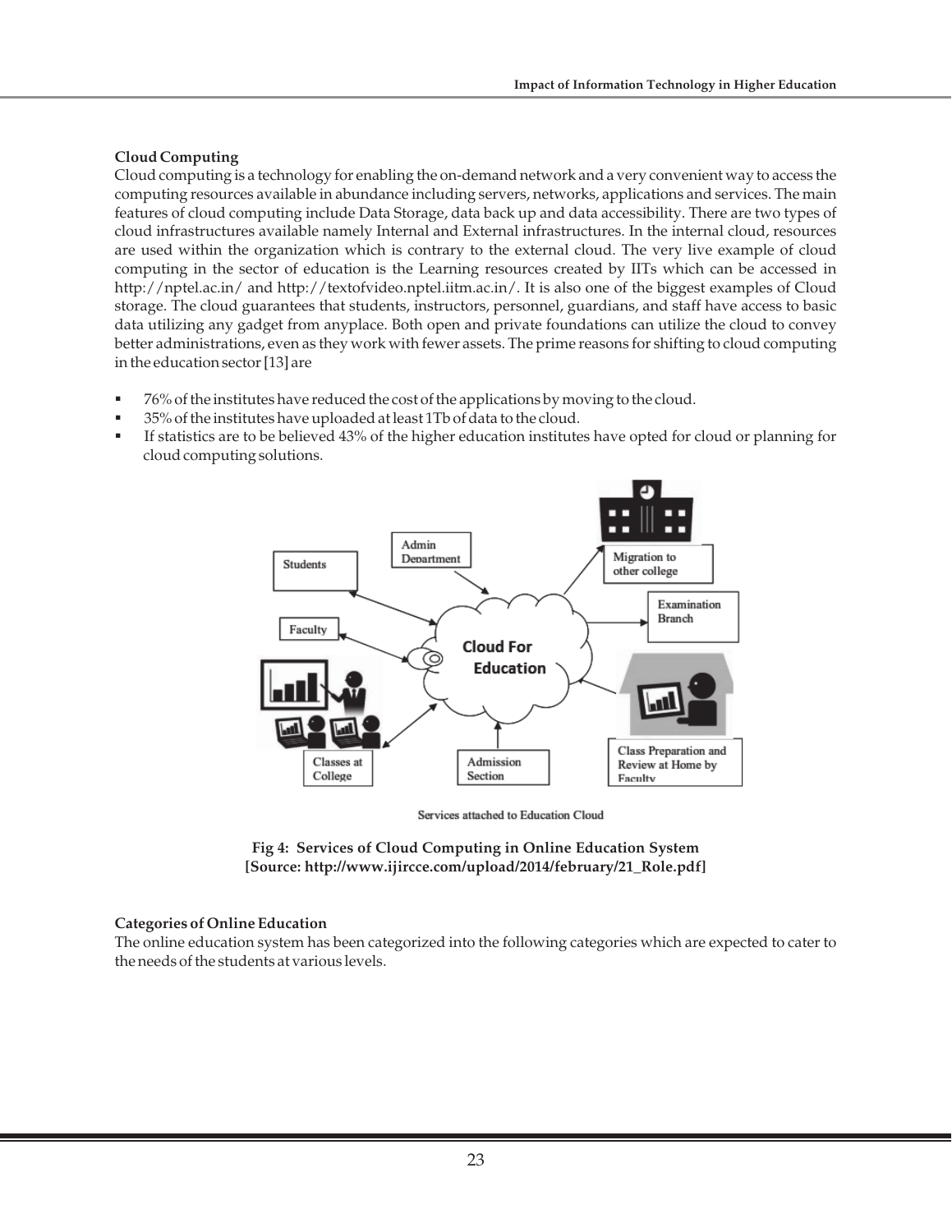| Primary and<br>secondary education             | Supplement to school learning for students enrolled in<br>primary and secondary classes in school |
|------------------------------------------------|---------------------------------------------------------------------------------------------------|
| Higher education                               | Provide an alternative to traditional higher education courses                                    |
| Test preparation                               | Online programmes aimed at coaching students in preparation<br>for competitive Examinations       |
| Reskilling and online<br>certifications market | Courses designed to assist users in skill enhancement, which<br>may result in Certifications      |
| Language and casual learning                   | Learning of non-academic subjects such as spoken English and<br>playing guitar etc.               |

#### **Edgar Dale's Cone of Experience People generally** People are able to... remember... (learning outcomes) (learning activities) Define List **Describe Explain** 10% of what they read Read 20% of what they hear Hear **View Images Demonstrate** 30% of what they see Apply **Watch Videos** Practice **Attend Exhibitis/Sites** 50% of what they see and **Watch a Demonstration** hear Participate in Hands-On-Workshops 70% of what they Analyze say and write Design Collaborative Lessons **Define** Create Simulate, Model, or Experience a Lesson 90% of what **Evaluate** they do. Design/Perform a Presentation - "Do the Real Thing"

**Fig 5: Eager Dale's Model of learning**

#### **Growth drivers of Online Education system in India**

#### 1. **Online education provides a low-cost alternative.**

Lower infrastructure cost and a larger student base helps leverage the economies of scale and hence reduced prices via the online channel. Online skill enhancement courses are nearly 53% cheaper than other traditional alternatives [4]

The cost of the major graduation courses in India are depicted below

**2. The online channel provides quality education to potential students**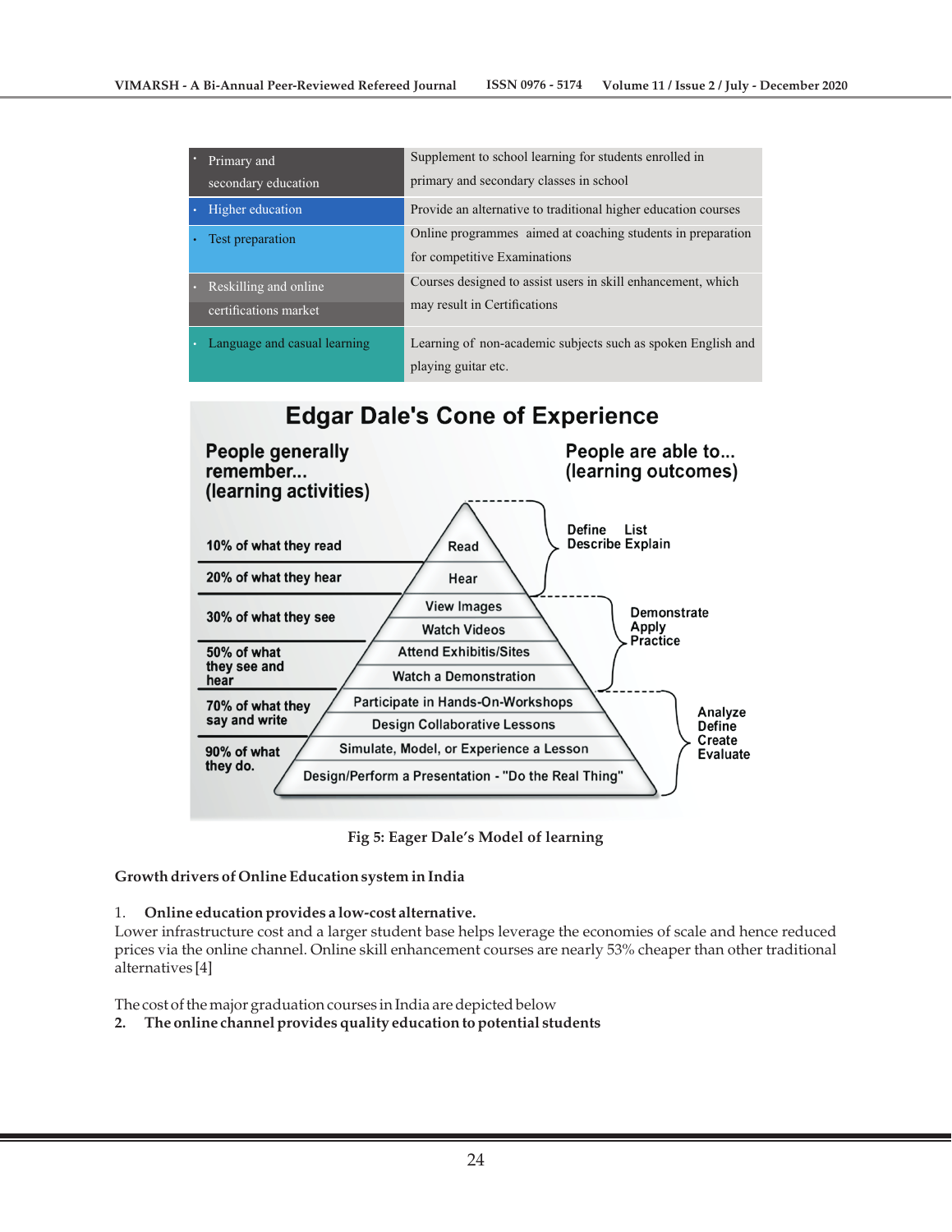| Course                        | Cost at Govt College (in lakhs) | <b>Cost at Private College</b> [5] |
|-------------------------------|---------------------------------|------------------------------------|
| Engineering                   | <b>INR 5-6</b>                  | <b>INR 8-10</b>                    |
| Medical                       | <b>INR 5-10</b>                 | <b>INR 18-20</b>                   |
| Commerce and arts             | INR $2-15$ (Thousand)           | INR 2.5-5                          |
| <b>Average Cost of online</b> | $INR$ 15000 - 20000             |                                    |
| courses $[4]$                 |                                 |                                    |

Open courses and distance learning enrolments in India to rise to around 10 million in 2021 growing at a CAGR of around ten percent[6].

Areas where the availability of quality offline education is low witness higher adoption of non-traditional education methods. For example, states like Kerala, Bihar and Jammu and Kashmir account for  $\sim 4$  Lakh distance learning enrolments [7]. Stark difference in educational qualification between urban and rural Indian population.

- **3. Growing job-seeking population drives the demand for industry-relevant training**
- a. ~280millionjobseekersexpectedtoenterthejobmarketby2050[9]

| Parameters of Measurement                      | Urban India <sup>[8]</sup> | Rural India <sup>[8]</sup> |
|------------------------------------------------|----------------------------|----------------------------|
| % Male Graduates                               | 17                         | 4.5                        |
| % Female Graduates                             | 13                         | 2.2                        |
| Avg Annual expenditure on<br>primary education | <b>INR 10K</b>             | <b>INR 2.5K</b>            |

b. Unemployment rate in India at a five year high of around five per cent in 2016[10]

c. Annual growth rate in the availability of jobs at around two per cent per annum

# **4. Government initiatives to drive adoption of online education**

Government initiatives such as SWAYAM, E-Basta, Rashtriya Madhyamik Shiksha Abhiyan (RMSA), Skill India and Digital India will enable the infrastructure needed by students to study online

### **5. Internet penetration witnessing exponential growth across India**

India has seen an enormous growth in the rate of its internet users across the country with around 409 million users in today's time [11] With the ease of accessibility and the affordability of smartphones, the users are growing exponentially day by day, which brings everything just a touch away.

### **6. A large faction of the Indian population is young, thus enlarging the target population for online education**

The youth of the country is nearly 46% which lies in the age group of approximately 15-35 yrs [12].The acceptability of online education is the highest in this age segment, as they are highly inspired and maybe low earners as well, so they find the option of online education more suitable as compared to the traditional system of education.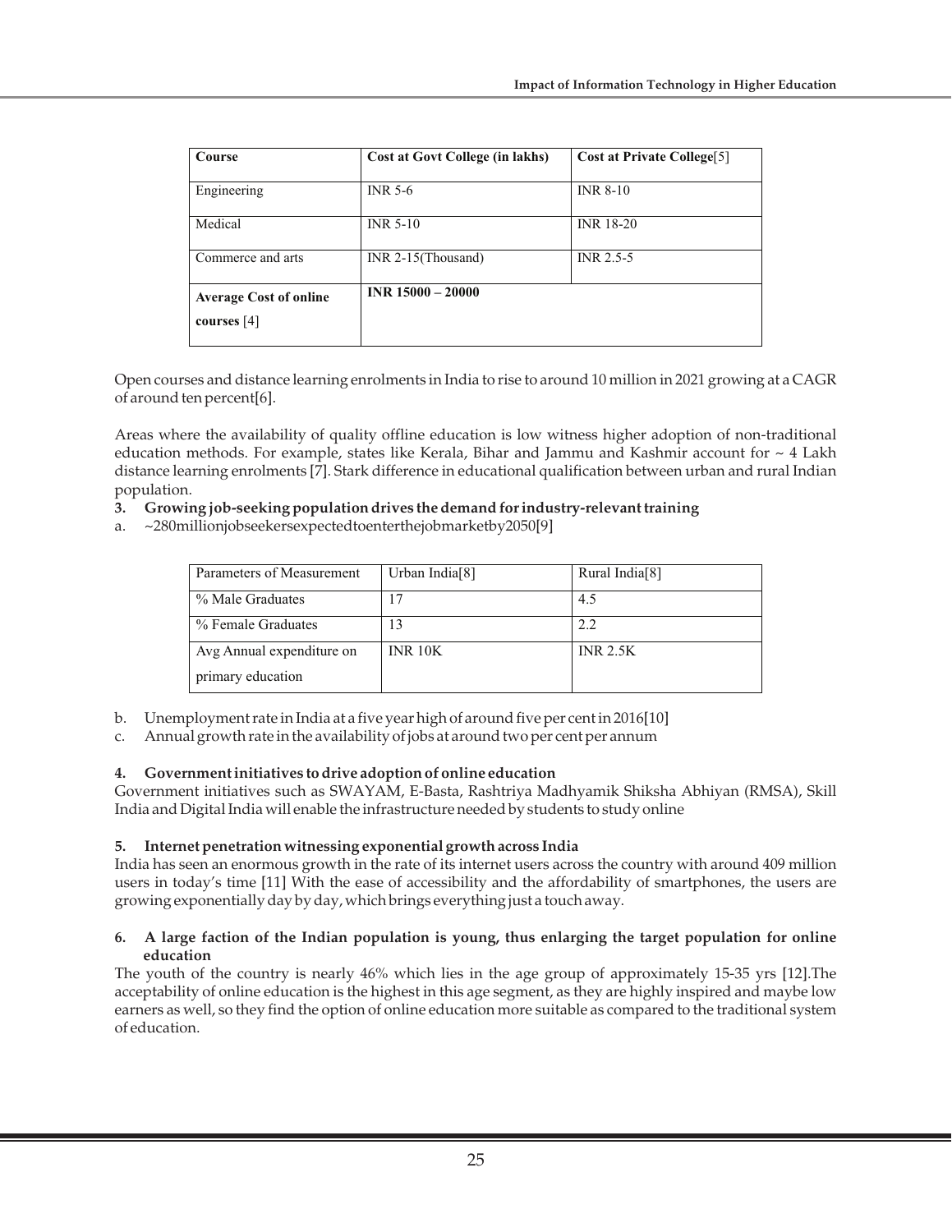#### **Factors for adopting online education**

#### **1. Category of students –**

Students with science background opt for online education more as compared to the ones reading humanities or commerce.

Working professionals – the ones who had to drop their studies due to several reasons and are now in the working sector gets an opportunity to continue with their studies or take up some advanced professional courses which will help them to excel in their working domain.

#### **2. Quality of content –**

The major reason is the abundance of online content available for the students makes it easier for them to have in-depth knowledge about the content. The graphical nature of the content makes it more attractive and interactive for the students to understand the topics.

#### **3. Better concentration at home**

It is always observed that there are numerous factors that act as distractions for the students once they are out of their homes. It may be either the friends, the environment, atmosphere or many more. Whereas on the other side if we see the situation where the student is at his home and definitely far away from so many distractions he can focus more on his core studies. He is equipped with content and the syllabus and he can invest his quality time in his studies.

#### **4. Online Tutors**

With the emergence of online education, several tutors have also registered themselves for delivering online lectures which otherwise may not get a good opportunity to work. The students can take up the option of an online tutor of their own choice and get connected for their doubts at their own convenient timings.

#### **5. Variety of courses**

The online education system provides a huge variety of courses that can be taken up as per choice and convenience by paying a nominal fee for the same.

In the traditional education system, the student does not have any rights to choose their choice of the curriculum but over here they have full authority to choose whatever they wish to study. The student is not bound by the constraints of marks and streams in which they have been fixed for 3-4 years of his higher education.

#### **6. Choice of selecting a variety of subjects**

Online education also allows the flexibility to design the curriculum of the students as per their choice. The student can read the subjects in any combination which is not at all possible in the traditional education system. A science student good at automobiles can also read psychology or geography which may of his area of interest or a commerce student may read programming as his second very close choice of subjects. This flexibility of designing one's own choice of subjects is only possible through an online system of education.

#### **7. Mode of fee payment**

The fee for the course adopted may be paid through several ways including online payments completely at the time of purchasing the course or on installment basis during the entire duration of the course. The mode of payment includes both digital payments as well as cash payments whichever is suitable to the person.

### **8. Examinations**

The examination system has entirely changed over the years. With the emergence of a huge job market majority of the segments are conducting objective based examination systems which are far much beyond the traditional writing of the lengthy examination paper. The objective of conducting the exams is to check the aptitude of the students and their presence of mind. This can be better judged by conducting objective exams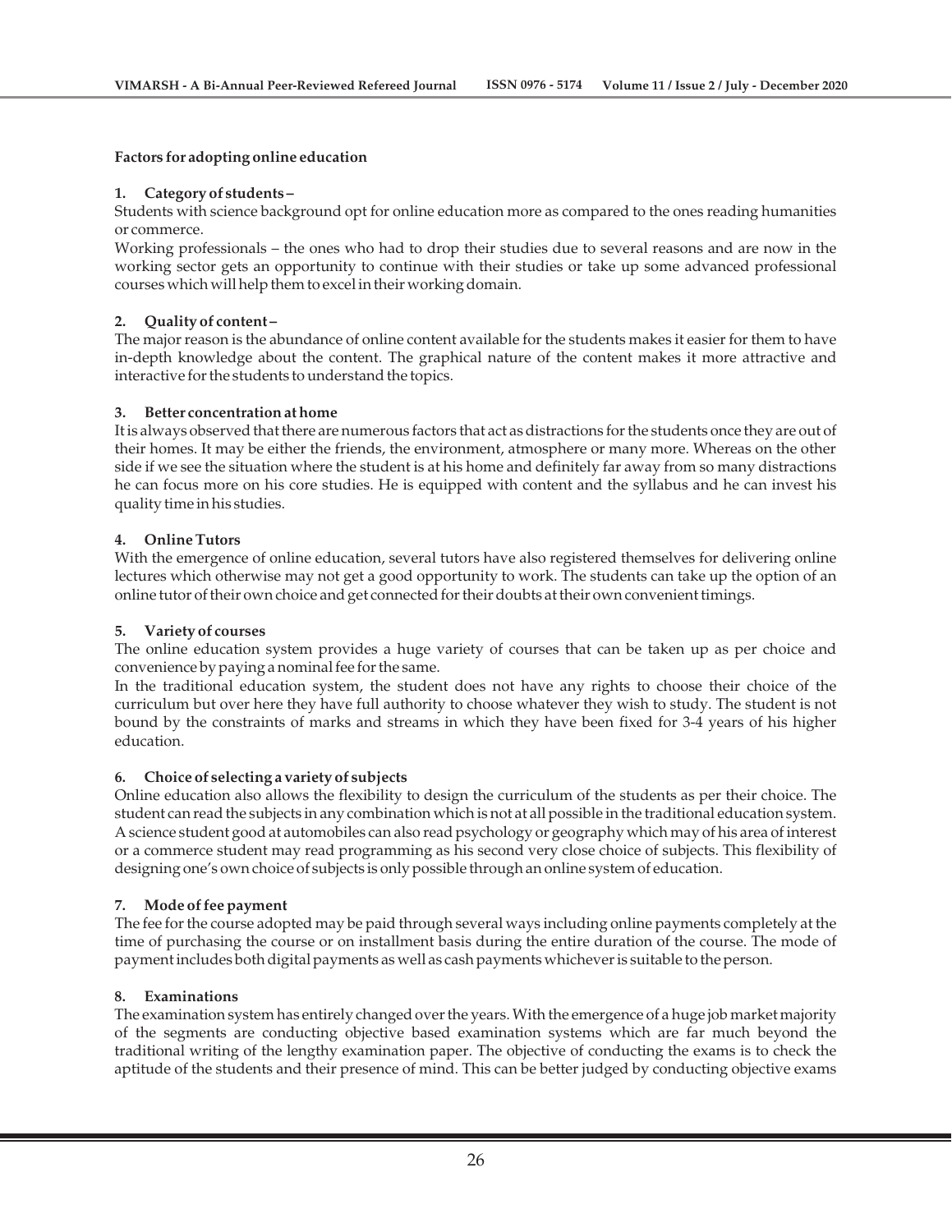through multiple choice questions or short questions. This can be better conducted through online examinations using computer technology which saves a lot of time and cost of printing papers.

#### **9. One Demand Examination System(ODES)**

The student has very high flexibility to give their exams as per their choice i.e they can design their examination schedule on their own as per their convenience. There are several number of slots available for the conduct of the examinations from which the student can opt their choices of attempting for the exam. Ina traditional examination structure the students does not have any choice over the schedule, they have to take up the exam as per the slot pre-decided and given to them.

#### **10. Credit-based evaluation**

The evaluation system should be transformed completely into the credit-based system rather than the currently available marks based system. The student is liable to score a minimum number of credits for the completion of a particular course, which he can do at any time duration. The duration should also be tried to keep flexible.

### **11. Evaluation of Theory and Practical subjects**

As the job market demands the practical hands-on experience of the aspirants as compared to just the bookish knowledge it is advised to keep the weightage of theory and practical evaluation to be 40:60 per cent, specifically for the science and technology or engineering-related subjects. The practical oriented subjects (specifically science and technology stream) should not be evaluated for a duration of an hour or two but rather they should be evaluated practically in the real environment of not less than 3-7 days of duration or even more than that in the closed protected environment. Where the students are required to demonstrate the practical output of the given problem. For instance, the lab sessions for developing some models or algorithms should be allowed a good amount of time and then judge the real practical knowledge which is not possible in the traditional methodology of the studies.

### **12. Regional Language specific content**

As we know that India is a multi-linguistic country where a majority of the population is residing in rural areas and this population is very close to their regional language. The content can be made available to the students in their specific language through the appropriate use of the internet as there are various software available that are proficient to convert the English content or the content in any language to any desired language. This will bring education closer to the people specifically residing in rural parts.

### **13. Technical Certifications**

The online reskilling and certifications market is comparatively very high, as compared to other categories of online education in India. The online channel is preferred due to the convenience factor and a shorter duration of courses. The category is expected to continue growing at a very high rate as driven by the need for professionals to continuously learn evolving technologies and the demand from new entrants to the workforce trying to find a space.

# **CONCLUSION**

The paper discussed above revolved around the key concept of demand of online education system and the concept of the role of SMAC in various levels of the currently prevailing education system.

The core components of SMAC i.e Social Media, Mobility, Analytics and Cloud computing are found to be very essential in today's changing scenario of education which is the need of the hour, not only in India but across the globe. The paper also gave us an insight into the Online education system which has been very relevant in the various existing categories of education in India which are discussed as Primary and Secondary education followed by Higher Education. Apart from this, there is the demand for an Online examination system which is